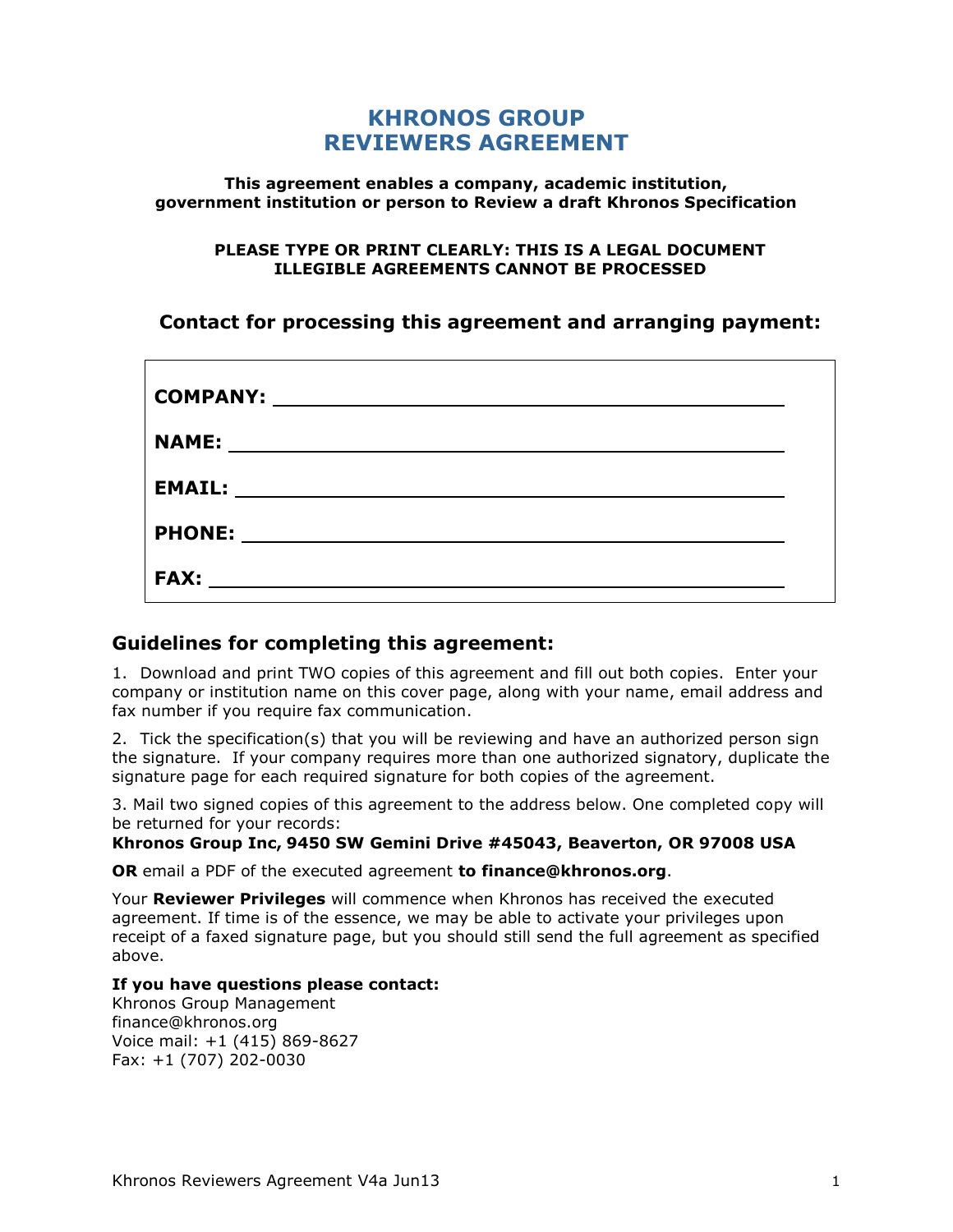# **KHRONOS REVIEWERS AGREEMENT**

This Khronos Reviewer Agreement ("**Agreement**") is entered into by and between The Khronos Group Inc. ("**Khronos**"), and the undersigned party ("**Reviewer**"), by and through their authorized representatives as of the Effective Date as defined below.

# **1. BACKGROUND**

A. Khronos is using diligent efforts to create open standard specifications to enable market growth in the embedded and mobile industries. Khronos wishes to receive feedback on Draft Specifications from Reviewer to further this goal;

B. Reviewer wishes to review Draft Specifications and other information contained in a Reviewer's Package and provide verbal or written feedback to Khronos to assist in improving the Draft Specifications.

# **2. DEFINITIONS**

Throughout this Agreement and Attachment A the following terms when capitalized shall have the following meanings:

**"Confidential Information"** shall include the Reviewer's Package and all other materials generated by Khronos and by Members on behalf of Khronos, and not specifically designated as non-Confidential by Khronos, including of all versions and revisions of Draft Specifications and any passwords and minutes provided to Reviewer under this agreement. Notwithstanding the above, Confidential Information will not include any information that is (a) rightfully in the public domain other than by a breach of a duty to the disclosing party; (b) rightfully received from a third party without any obligation of confidentiality; (c) rightfully known to the receiving party without any limitation on use or disclosure prior to its receipt from the disclosing party; (d) independently developed by employees of the receiving party; (e) generally made available to third parties by the disclosing party without restriction on disclosure; or (f) disclosed in furtherance of an order to disclose issued by a court of proper jurisdiction; provided, however, in such instance, the Reviewer having received the Confidential Information will provide prompt notice to Khronos in order to facilitate Khronos' legal intercession.

"**Contribution**" means verbal or written information submitted to Khronos for the purpose of consideration and adoption by Khronos for inclusion in a Draft Specification.

**"Draft Specification"** means any version or revision of the specifications produced by a Khronos working group that are ticked on the signature page before Ratification.

**"Effective Date"** means the later of the last date of signature on the signature page below.

"**Member**" means an entity that has executed the Khronos Contributor Associate Agreement or the Khronos Promoters Participation Agreement and has not withdrawn its membership.

**"Residuals"** means information in non-tangible form which may be retained in the minds of persons who have had access to the Reviewer's Package, including ideas, concepts, knowhow or techniques contained therein.

"**Ratification**" means Khronos approving a Draft Specification for public release.

"**Ratified Specification**" means a specification after Ratification.

**"Reviewer's Package"** means the collection of documentation provided to enable Reviewer to provide Contributions to Draft Specifications to Khronos.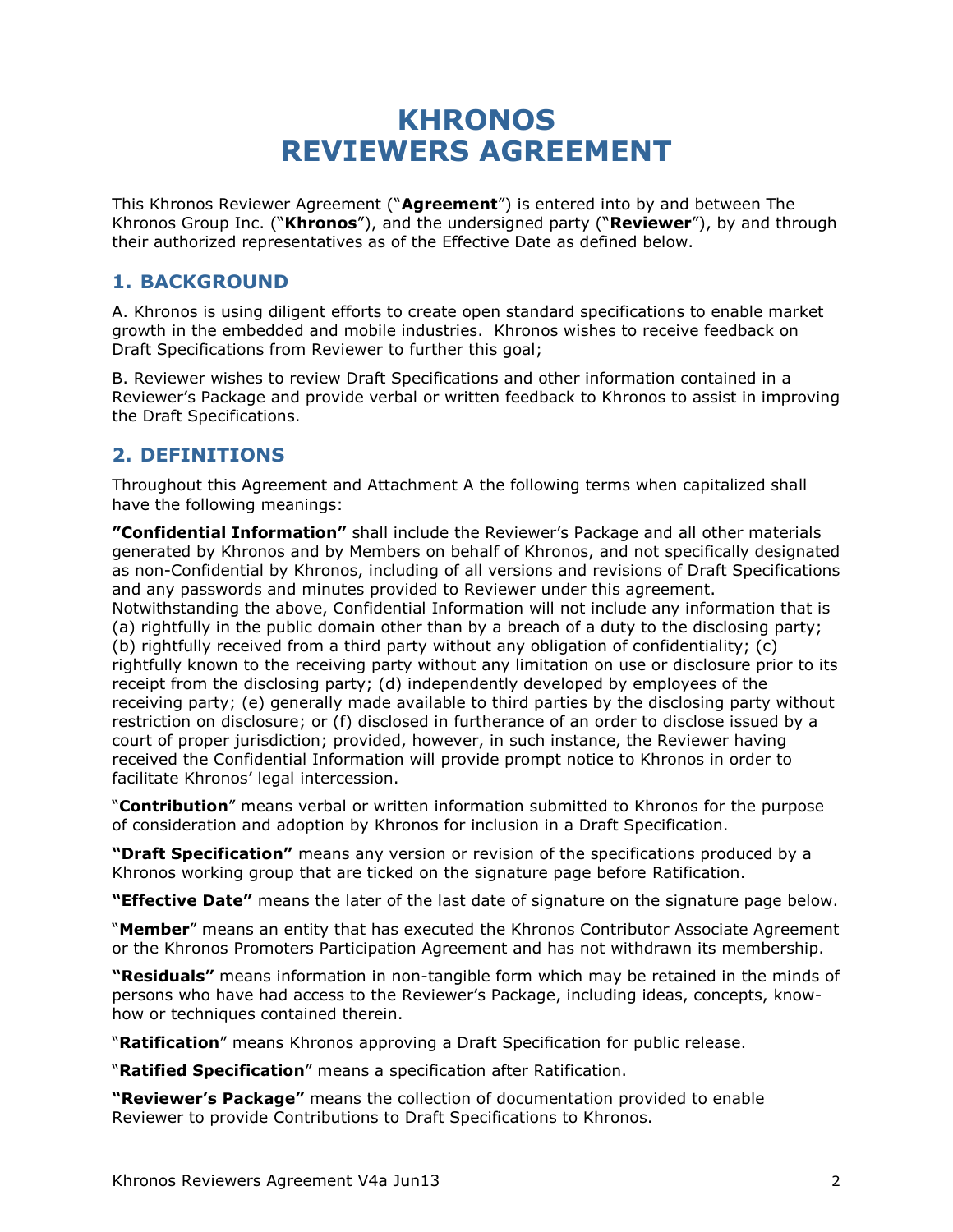# **3. PURPOSE AND SCOPE**

Reviewer hereby agrees to conform to all of the applicable terms and conditions set forth in this Agreement and Attachment A (Khronos Group Reviewer Intellectual Property Rights Policy) which is incorporated herein and made a part hereof.

# **4. CONFIDENTIAL INFORMATION**

#### **4.1 Reviewer's Contributions Not Confidential**

Reviewer's Contributions are not confidential and Khronos Members are free to use these Contributions for any purpose and disclose such Contributions to each other and any third parties. Contributions, once accepted by Khronos, may not be withdrawn. Prior to any Contribution being incorporated into a Draft Specification, Reviewer grants to Khronos a license under that Reviewer's trade secrets and copyrights incorporated in that Contribution, to use that Contribution to develop Draft Specifications for which the Reviewer made the Contribution.

#### **4.2 Confidentiality Obligation**

Reviewer will maintain all Confidential Information in confidence with at least the same degree of care that it uses to protect its own confidential and proprietary information, but no less than a reasonable degree of care under the circumstances and will not disclose the Confidential Information (other than the Reviewer's Contributions) except as necessary for its employees to evaluate and comment thereon. Reviewer will mark any copies it makes of such Confidential Information "Khronos Confidential," "Khronos Proprietary" or with a similar legend and shall reproduce all copyright notices and disclaimers contained in the Confidential Information. Unless the parties agree otherwise, this obligation of confidentiality will expire two (2) years from the date of disclosure to Reviewer.

#### **4.3 Return of Confidential Information**

Upon Termination, Reviewer will destroy or return to Khronos all tangible and intangible copies of Confidential Information that are in its possession.

#### **4.4 Residuals**

Reviewer is free to use for any purpose the Residuals resulting from access to or work with the Reviewer's Package provided that it maintains the confidentiality of the Reviewer's Package as provided herein. Reviewer has no obligation to limit or restrict the assignment of persons with access to Reviewer's Package or to pay royalties for any work resulting from the use of the Residuals. However, the foregoing does not grant a license to any patents or copyrights held by Khronos or Khronos Members.

# **5. TRADEMARKS**

#### **5.1 Non-assertion of Rights in Marks**

Reviewer agrees not to assert against Khronos or any Member any trademark, trade name, or similar rights it may have now or may obtain in the future in the names Khronos, DevU, OpenCL, StreamInput, WebGL, WebCL, COLLADA, OpenKODE, OpenVG, OpenVX, OpenSL ES and OpenMAX, glFX, glTF, ASTC and any other marks obtained or licensed by Khronos in the future, provided that Khronos applies for such future marks in good faith and not to the detriment of Reviewer ("**Marks**"). Reviewer will not use or adopt any trademarks for any product, service, or specification likely to cause confusion with the Marks.

#### **5.2 Use of Trademarks**

Reviewer agrees to comply with any trademark usage guidelines that Khronos may issue from time to time, including restrictions of use of Marks for products to be tested for compliance with Ratified Specifications with conformance tests defined by Khronos.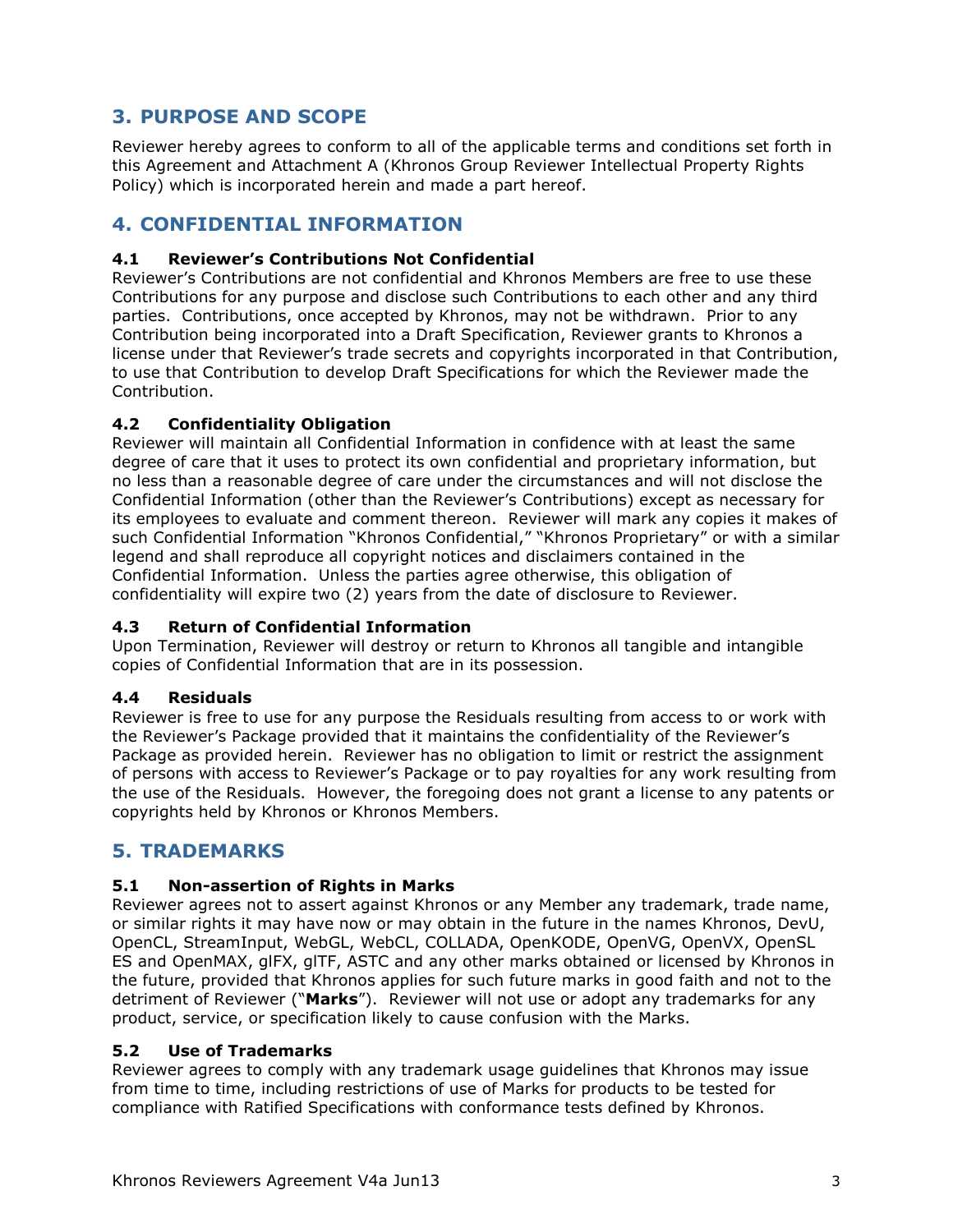#### **5.3 SGI Marks**

Silicon Graphics, Inc. owns all right, title, and interest to the marks "OpenML", "OpenGL," and "OpenGL ES" and has registered or has filed an application to register "OpenGL" in numerous countries worldwide including the United States, and has registered "OpenML" with the U.S. Patent and Trademark Office.

# **6. GENERAL**

#### **6.1 Assignment**

Neither this Agreement nor any rights or obligations under this Agreement, in whole or in part, are assignable or otherwise transferable by the Reviewer without the prior written approval of Khronos, provided however, that this Agreement may be assigned by the Reviewer to a purchaser of all, or substantially all, of that Reviewer's business or assets, whether by merger, sale of assets, sale of stock, or otherwise without such approval.

#### **6.2 No Other Rights**

No license, rights or title in or to any software or any intellectual property are provided hereunder, either expressly or by implication, estoppel or otherwise, except as expressly provided in this Agreement.

#### **6.3 No Agency**

The parties hereto are independent parties, and nothing herein shall be construed to create an agency, joint venture, partnership or other form of business association between the parties hereto.

#### **6.4 Notices**

Any notices under this Agreement shall be sent by: a) registered mail; b) tracked overnight carrier or c) email transmission where the recipient specifically replies to acknowledge receipt.

#### **6.5 Governing Law**

This Agreement shall be governed by and interpreted in accordance with the laws of the State of California, excluding its choice of laws rules. The parties hereby agree that any dispute regarding the interpretation or validity of, or otherwise arising out of, this Agreement shall be subject to the exclusive jurisdiction of the California state courts of Santa Clara County, California (or, if there is federal jurisdiction, the United States District Court for the Northern District of California, San Jose), and the parties agree to submit to the personal and exclusive jurisdiction and venue of these courts.

#### **6.6 Complete Agreement**

This Agreement constitute the complete and exclusive statement of the agreement between the parties, and supersedes all previous agreements, proposals, oral or written, and all other communications or understandings between the parties relating to the subject matter of this Agreement. Each party acknowledges that it has not relied upon any representation or statement not contained herein. This Agreement shall not be modified, amended or in any way altered except by an instrument in writing signed by the Reviewer and Khronos hereto.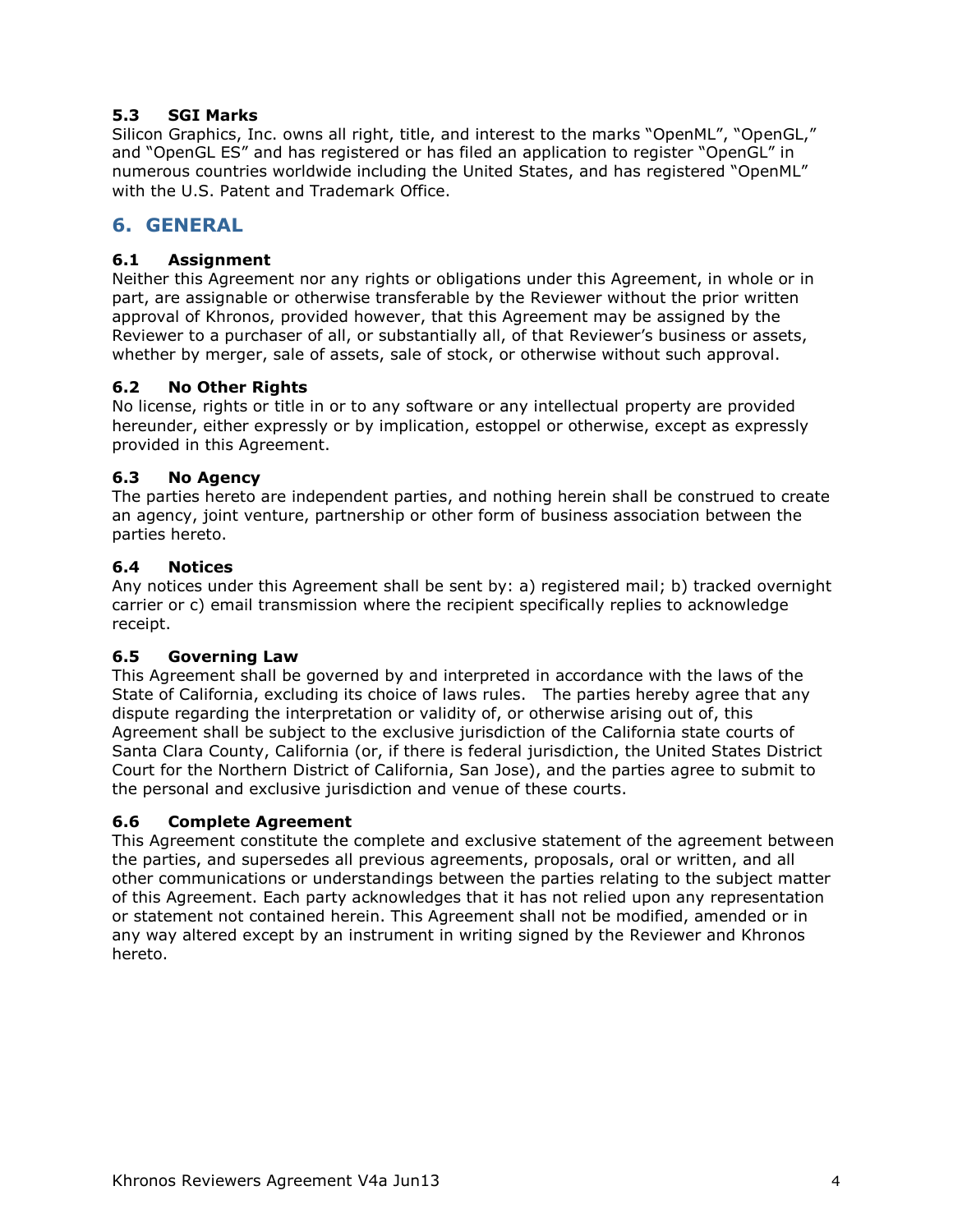#### **6.7 No Warranty**

ALL PARTIES ACKNOWLEDGE THAT ALL INFORMATION PROVIDED UNDER THIS AGREEMENT, INCLUDING ANY SPECIFICATIONS AND CONTRIBUTIONS, ARE PROVIDED "AS IS" WITH NO WARRANTIES OR CONDITIONS WHATSOEVER, WHETHER EXPRESS, IMPLIED, STATUTORY, OR OTHERWISE, AND THE PARTIES EXPRESSLY DISCLAIM ANY WARRANTY OR CONDITION OF MERCHANTABILITY, SECURITY, SATISFACTORY QUALITY, NONINFRINGEMENT INCLUDING NON-INFRINGEMENT OF THIRD PARTY INTELLECTUAL PROPERTY RIGHTS, FITNESS FOR ANY PARTICULAR PURPOSE, ERROR-FREE OPERATION, OR ANY WARRANTY OR CONDITION OTHERWISE ARISING OUT OF ANY PROPOSAL, CONTRIBUTION, SPECIFICATION, OR SAMPLE.

#### **6.8 Limitation of Liability**

IN NO EVENT WILL ANY PARTY BE LIABLE TO ANY OTHER PARTY FOR ANY INCIDENTAL, CONSEQUENTIAL, INDIRECT, SPECIAL OR EXEMPLARY DAMAGES, WHETHER UNDER CONTRACT, TORT, WARRANTY, CONDITION OR OTHERWISE, ARISING IN ANY WAY IN RELATION TO THIS OR ANY OTHER RELATED AGREEMENT, WHETHER OR NOT SUCH PARTY HAD ADVANCE NOTICE OF THE POSSIBILITY OF SUCH DAMAGES.

#### **6.9 Termination**

Either party may terminate this Agreement at any time upon written notice to the other party. Promptly after such termination, all obligations of Reviewer and Khronos under this Agreement will terminate and Reviewer will return or destroy all materials provided by Khronos to Reviewer pursuant to this Agreement. Notwithstanding the foregoing, the rights and obligations set forth in Sections 4 (Confidential Information), 5 (Trademarks), 6.7 (No Warranty) and 6.8 (Limitation of Liability) and Attachment A (IP Licensing) will survive termination of this Agreement.

#### **6.10 Authority to Sign**

The person signing on behalf of Reviewer hereby represents and warrants that he/she has the appropriate authorization to bind the Reviewer in this Agreement.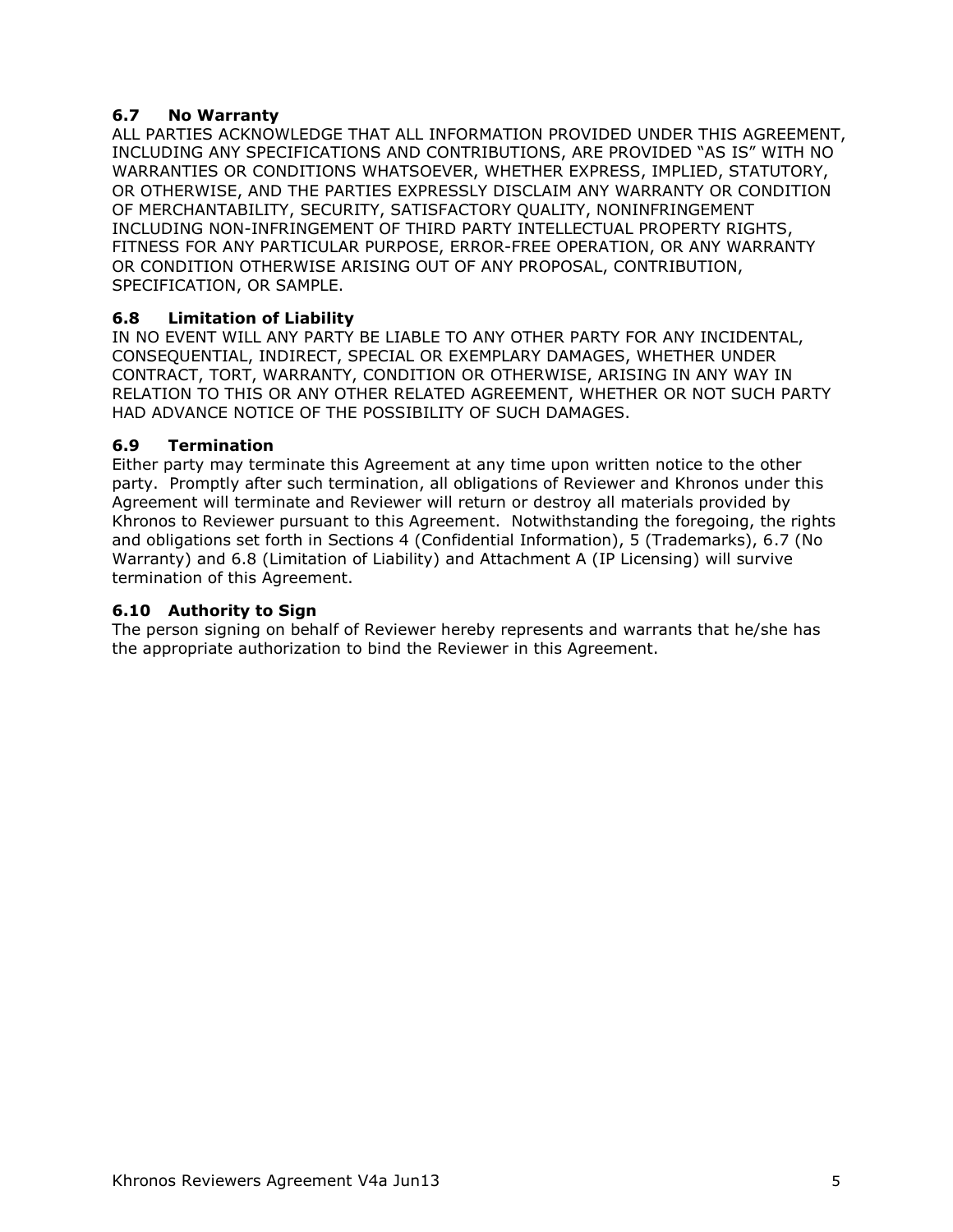# **KHRONOS REVIEWERS AGREEMENT SIGNATURE PAGE**

| <b>Khronos Group</b><br>9450 SW Gemini Drive #45043,<br>Beaverton, OR 97008, USA | ("REVIEWER")                               |
|----------------------------------------------------------------------------------|--------------------------------------------|
|                                                                                  | Street address of Reviewer                 |
|                                                                                  | City, State, ZIP, of Reviewer              |
| Authorized signature in behalf of Khronos Group Inc.                             | Authorized signature in behalf of Reviewer |
| Printed name of Khronos                                                          | Printed name of Reviewer                   |
| Title of Khronos                                                                 | Title of Reviewer                          |
| Email address for Khronos                                                        | Email address for Reviewer                 |
| Date of signature                                                                | Date of signature                          |

| <b>Draft Specifications for Review by Reviewer:</b> |                                       |                |  |  |  |
|-----------------------------------------------------|---------------------------------------|----------------|--|--|--|
| OpenGL   OpenGL ES   WebGL   OpenCL   WebCL         | OpenGL SC                             |                |  |  |  |
| OpenVG                                              | $\Box$ OpenMAX   OpenSL ES $\Box$ EGL |                |  |  |  |
| StreamInput                                         | OpenVX                                | <b>COLLADA</b> |  |  |  |
| OpenML                                              | OpenWF                                | OpenKODE       |  |  |  |
|                                                     |                                       |                |  |  |  |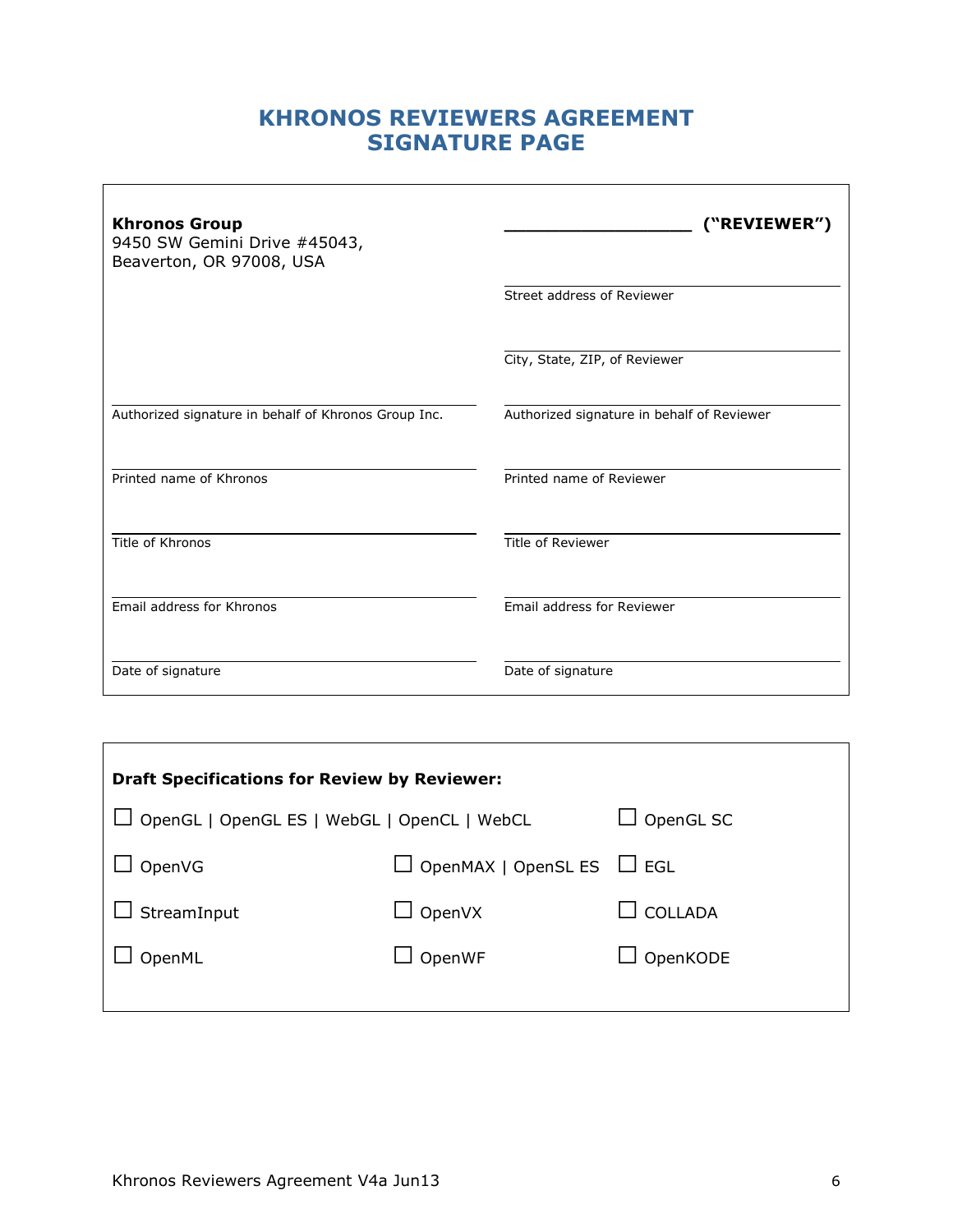# **ATTACHMENT A KHRONOS GROUP REVIEWER INTELLECTUAL PROPERTY ("IP") RIGHTS POLICY**

# **1. DEFINITIONS**

"**Affiliate**" means any entity that directly or indirectly Controls, is Controlled by, or is under common Control with a party to this agreement, so long as such Control exists.

"**Compliant Portion**" means a portion of a product, where such portion is fully compliant with all relevant portions of a Ratified Specification. Any portion of a product that is not fully compliant with all relevant portions of a Ratified Specification shall not constitute a Compliant Portion.

"**Control**" means direct or indirect ownership of or the right to exercise (a) greater than fifty percent (50%) of the outstanding shares or securities entitled to vote for the election of directors or similar managing authority of an entity; or (b) greater than fifty percent (50%) of the ownership interest representing the right to make the decisions for such entity.

"**Necessary Patent Claims**" means claims of a patent or patent application, other than design patents and design registrations, issued or filed in any country, to which Reviewer or its Affiliates has the right to grant licenses in accordance with the terms and conditions of this Attachment A at any time during the term of the Agreement, and which are necessarily infringed by any Compliant Portion. Necessary Patent Claims do not include any claims (i) other than those set forth above even if contained in the same patent or patent application as Necessary Patent Claims; (ii) that read solely on (1) any implementation of any portion of the Ratified Specification that is not a Compliant Portion, or (2) any Compliant Portion that is not within the bounds of the Scope; or (iii) that it is possible to avoid infringing because there is a commercially plausible non-infringing alternative for implementing such portions of the Ratified Specification.

"**Reciprocal License**" means the perpetual, royalty-free, fully paid, worldwide, nonexclusive license under any Necessary Patent Claims to make, have made, use, import, offer to sell and sell Compliant Portions, together with the right without royalty or fee to sublicense to third parties (a) the right to distribute Compliant Portions through the normal tiers of distribution to end users or to resellers, distributors, dealers and authorized manufacturers and others in the distribution channel, and (b) the right to reproduce Compliant Portions solely in connection with the distribution permitted under paragraph (a) of this definition, provided, however, that the royalty-free provisions shall not apply to Necessary Patent Claims that, if licensed would require payment by licensor to unaffiliated third parties.

"**Reviewer**" means any entity that has signed the Khronos Draft Specification Reviewers Agreement to which this Attachment A is attached.

"**Scope**" means the application program interfaces and data structures solely to the extent disclosed with particularity in a Ratified Specification where the sole purpose of such disclosure is to enable products to interoperate, interconnect, or communicate as defined within a Ratified Specification. Notwithstanding the foregoing, the Scope does not include: (a) any enabling technologies that may be necessary to make or use any product or portion of any product that complies with the Ratified Specification, but are not themselves expressly set forth in the Ratified Specification (e.g. semiconductor manufacturing technology, hardware architecture, processor architecture or microarchitecture, compiler technology, object oriented technology, basic operating system technology, compression technology, algorithms, and so on); or (b) the implementation of other published specifications developed elsewhere but referred to in the body of the Ratified Specification; or (c) any portions or combinations of any product whose purpose is not required for